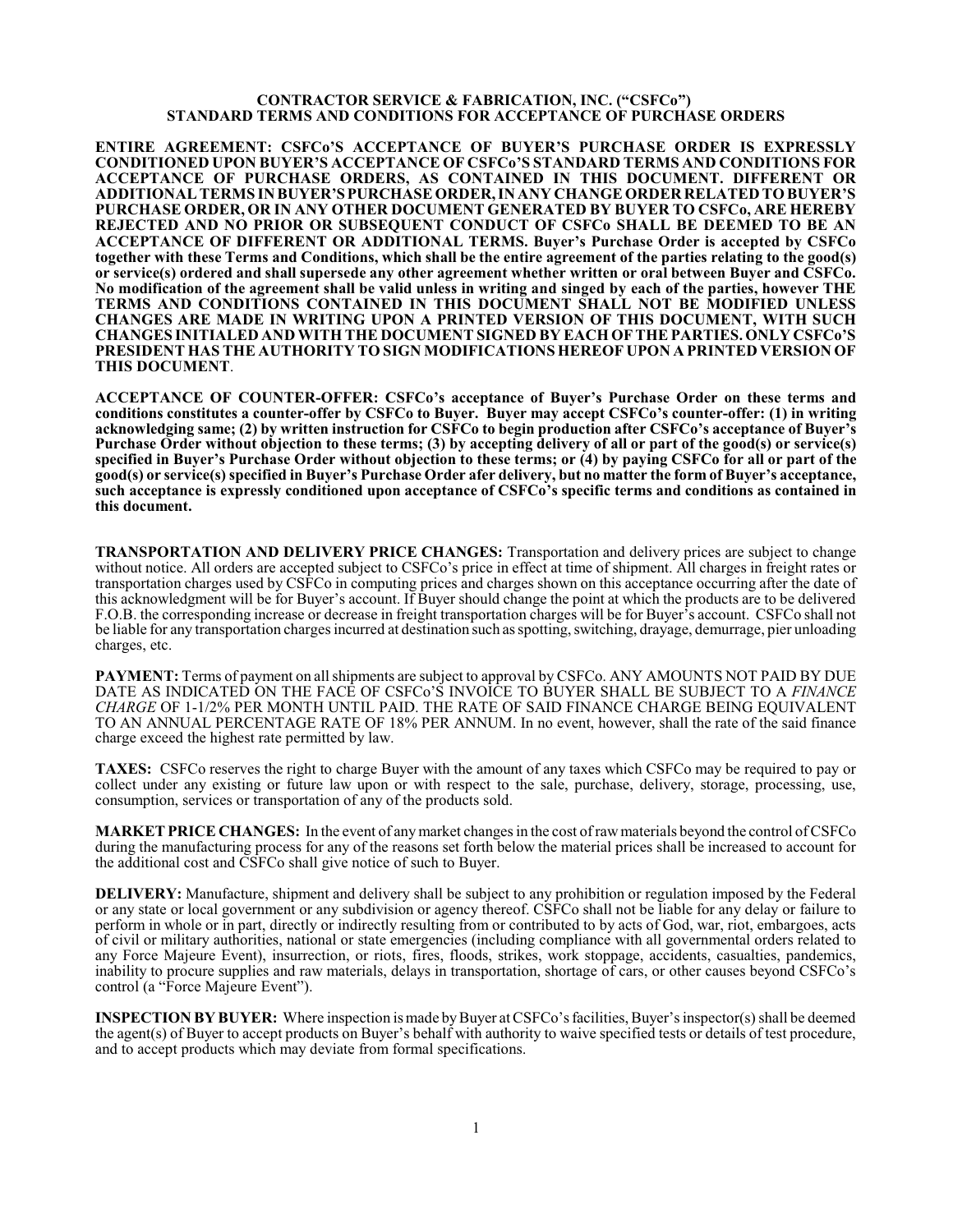**PERMISSIBLE VARIATIONS:** Unless otherwise agreed upon in writing, all material shall be furnished to CSFCo standard manufacturing variations and practices and within limits and sizes CSFCo produces. Materials purchased are subject to customary quantity variations recognized by trade practice.

**CANCELLATIONS:** The Contract resulting from this acknowledgment and acceptance of Buyer's order cannot be cancelled, terminated or modified by Buyer in whole or in part, nor shall releases be held up by Buyer after raw material is in process, except with CSFCo's consent in writing and then only upon terms and conditions to be agreed upon which shall include protection of CSFCo against all loss direct and consequential.

**LOSS OR DAMAGE IN TRANSIT:** In case of loss or damage in transit or failure to receive shipment within a reasonable time, the consignee must immediately notify in writing the carrier's agent at destination and CSFCo. This action is necessary in order to preserve the right to recover damage from the carrier and to substantiate formal claim when presented. Title and risk of loss pass to Buyer upon delivery of products to Buyer or to carrier at shipping point. CSFCo shall not be liable for any damage, loss or expense resulting from anything occurring during, or attributable to transportation.

**CLAIMS/WARRANTIES:** CSFCo will not allow any allowances, deductions or return of products except by written permission of CSFCo. CSFCo shall not be liable to, nor indemnify, Buyer or any third parties for any claims, losses, labor, expenses or damages, direct or consequential, resulting directly or indirectly from the performance of this order or the use of, or in ability to use the products sold hereunder, including, without limitation, loss of profits because of increase operating costs, loss of production or shutdown of operation or otherwise and liabilities, claims and damages because of personal injury, death or property damage. Notwithstanding the foregoing, products proving defective in material and/or workmanship per CSFCo's Standard One Year Limited Warranty will be repaired or replaced, or, at CSFCo's option, credit will be allowed for the original price thereof, provided written claim in respect of such products is made by Buyer with reasonable promptness after delivery thereof and use of such products is promptly discontinued by Buyer after discovery of defect. THE FOREGOING IS EXPRESSLY IN LIEU OF ANY OTHER WARRANTIES, EXPRESS OR IMPLIED, INCLUDING ANY IMPLIED WARRANTY OF MERCHANTABILITY OR FITNESS FOR A PARTICULAR PURPOSE, AND OF ANY OTHER OBLIGATIONS OR LIABILITY ON THE PART OF CSFCo. **No warranty of any kind is provided upon customer's goods, parts or items provided to CSFCo for machining or other processes.**

**REMEDIES:** (a) CSFCo shall have all remedies allowed by law, including the seller's remedies under Alabama's version of the Uniform Commercial Code. Buyer's sole remedy shall be limited to the repair or replacement of defective products or, at CSFCo's option, credit for the original price as set forth above, however, in the event Buyer shall provide any raw materials for processing by CSFCo under the Purchase Order, CSFCo's liability shall be limited only to the charges to Buyer for labor by CSFCo under the Purchase Order and SHALL NOT include the cost of the raw materials supplied by Buyer, nor shall it require CSFCo to replace or reimburse Buyer for any such raw materials supplied by Buyer; (b) In case Buyer shall fail to make payments in accordance with the terms as set forth in this acknowledgment, CSFCo, in addition to its rights and remedies under the law may at its option defer further shipments on this and any other open orders until such payments are made, or may terminate this order and any other open orders, and Buyer shall not have any cause of action or be entitled to any off-set, counter-claim or recoupment against CSFCo by reason of any such action; (c) If the Buyer shall fail to make payments in accordance with the terms as set forth in this acknowledgment, CSFCo shall be entitled to reimbursement for all collection and related legal costs from the buyer in order to secure the payments due; (d) No failure of CSFCo to insist upon strict compliance by Buyer with the terms and conditions of this acknowledgment or to exercise any right accruing from any default of Buyer shall impair CSFCo's rights in case Buyer's default continues or in case of any subsequent default by Buyer.

**WAIVER:** Waiver by either CSFCo or Buyer of a breach by the other of any provisions herein shall not be deemed a waiver of future compliance therewith; any such provisions shall remain in full force and effect.

**GOVERNING LAW:** This order shall be deemed made and performed in the State of Alabama. The construction, interpretation and performance of this Order and all transactions hereunder shall be governed by the law of the State of Alabama, including Alabama's version ofthe UniformCommercial Code, without regard to such state's principles of conflicts of laws. Jurisdiction and Venue for any cause of action between the parties shall lie exclusively in the Circuit Court of Morgan County, Alabama, and neither party shall have a right to bring or remove any action in or to any Federal Court. In the event any action between the parties is brought or removed to Federal Court, this exclusive venue clause shall be contractually controlling, and upon motion to transfer or remand by CSFCo, the Federal Court shall transfer or remand the action to the Circuit Court of MorganCounty, Alabama despite any objection or opposition byBuyer to such transfer or remand. Reference to specific remedies of CSFCo herein does not exclude other available remedies of CSFCo. Buyer agrees and consents to the exclusive jurisdiction and venue of the Circuit Court of Morgan County, Alabama in connection with any action between the parties and waives any objection based upon forum non conveniens.

**INDEMNIFICATION FOR INFRINGEMENT:** If the goods to be manufactured are per the Buyer's specifications and or plans, Buyer shall indemnify, defend and hold CSFCo harmless from any third party claim of infringement or noncompliance of any nature with any applicable laws or regulations.

**COMPLIANCE WITHEXECUTIVE ORDER:** Unless otherwise exempt by rules, regulations, or orders ofthe Department ofLabor, Office of Federal Contract Compliance Programs, and other Federal Government Agencies, Executive Order 11246,